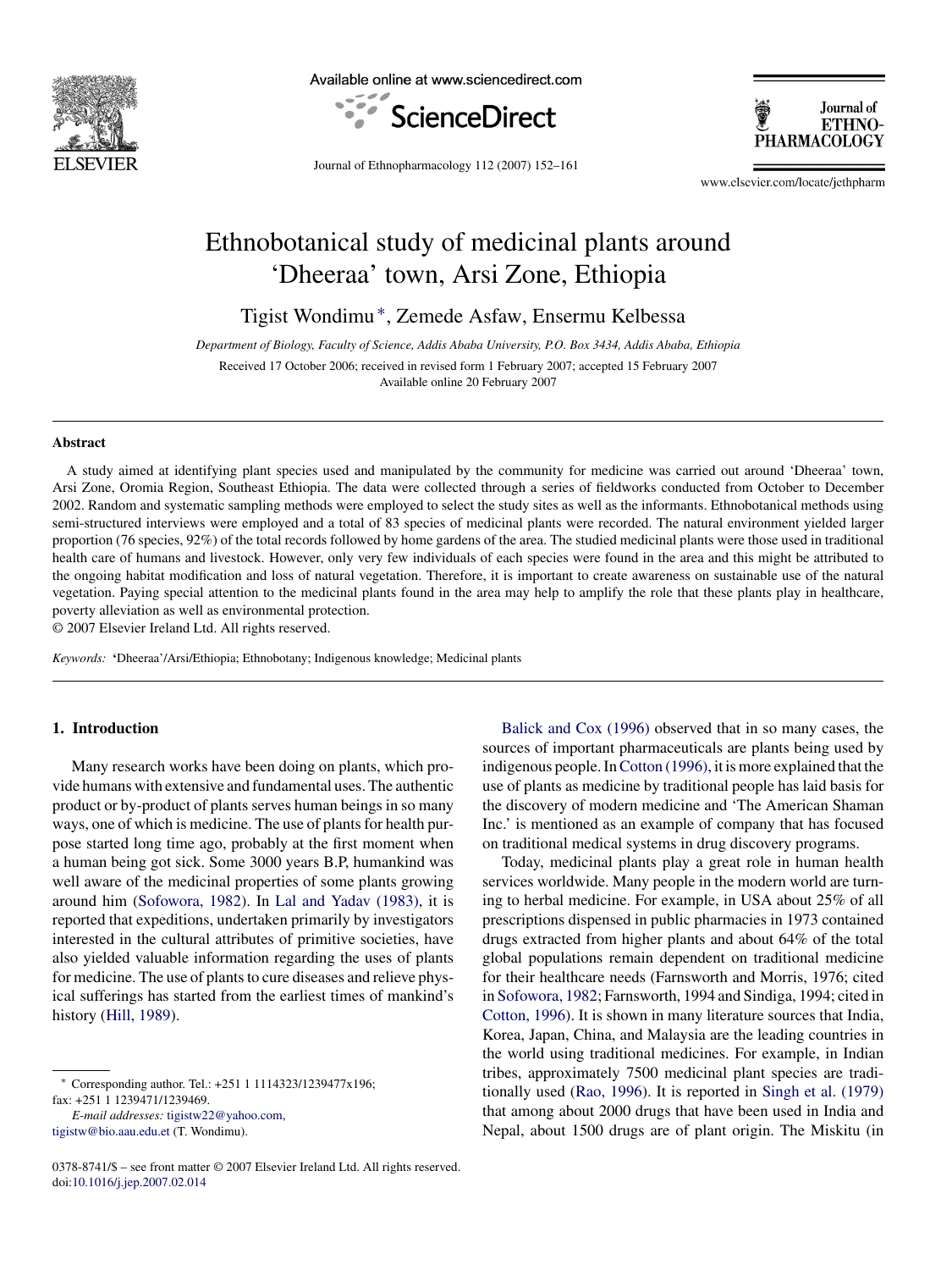Nicaragua) people also obtain most of their medicines (more than 77%) from the forest [\(Coe and Anderson, 1997\).](#page-8-0)

In the African region, traditional medicine has become a part of the people's culture even though this form of medicine is not as well organized as, for example, in India and China ([Sofowora,](#page-9-0) [1982\).](#page-9-0) Ethiopia is a home of diversity, having diverse flora as well as ethnic groups, each having different ways of utilization and manipulation of medicinal plants. More than 80% of the people are also dependent on plants for their health service ([Gebremariam and Asress, 1998\).](#page-9-0) They are using large numbers of medicinal plants efficiently even though the plants used and the methods of preparation are often closely guarded secrets. Due to lack of interest by the modern society and the way elders transfer their knowledge, there were many misconceptions on the efficacy of medicinal plants [\(Wilson and Woldo, 1979\).](#page-9-0) Traditional medication has been ignored in the past by educated and modern societies. Recently, a number of ethnomedicinal and ethnobotanical studies are being carried out realizing the benefit of traditional medication to promote the health care services. The outcomes of these researches are greatly playing roles in attitudinal changes. However, these studies are very few in light of the country's biodiversity.

This study has been conducted in semi-arid area of Arsi Zone with more focus on medicinal plants. The people in the study area depend on agricultural products for their food source and the natural vegetation as source of fuel, medicine, construction materials and other cultural needs. Such higher use rate might be the cause for the environmental degradation observed in the area. This obviously, has impact on the loss of indigenous knowledge. Hence, collecting and documenting indigenous knowledge on medicinal plants may add information to the valuation of biodiversity and to forward suggestions for its sustainable use and conservation.

# **2. Materials and methods**

# *2.1. The study area*

The study was conducted in a lowland area of Arsi Zone, in the Regional States of Oromia, southeast Ethiopia where the Great Rift Valley crosses the area. It is bounded by Sodere Resort in the east and Lakes Koka and Ziway in the west (Fig. 1). 'Dheeraa' town, 125 km away from Addis Ababa towards Southeastern direction, is located at 8◦16 N and 39◦20 E with the elevation of the study area ranges from 1400 to 1800 m a.s.l. ([EMA, 1998\).](#page-9-0)

Based on the current agroecological classification made by [MOA \(1998\),](#page-9-0) the study area lies in three major agroecological zones: SA1 (hot to warm semi-arid lowlands), SA2 (tepid to cool semi-arid mid-highlands, and SM2 (tepid to cool semimoist highlands). Specifically in the sub-agroecological zones: SA1-2 (hot to warm semi-arid lakes and rift valleys), SA2-2 (tepid to cool semi-arid lakes and rift valleys), and SM2-2 (tepid to cool semi-moist lakes and rift valleys). In [MOA \(1998\), i](#page-9-0)t is indicated that the mean annual evapo-transpiration in the study area is 1400–1700 mm, which is greater than the mean annual precipitation (700–1200 mm). This clearly shows that there is moisture deficiency in the area. It is also mentioned in [Arsi](#page-8-0) [Zone Food Security Program \(2002\), t](#page-8-0)hat the area usually experiences very erratic rainfall and drought. This together with



Fig. 1. Map of the study area.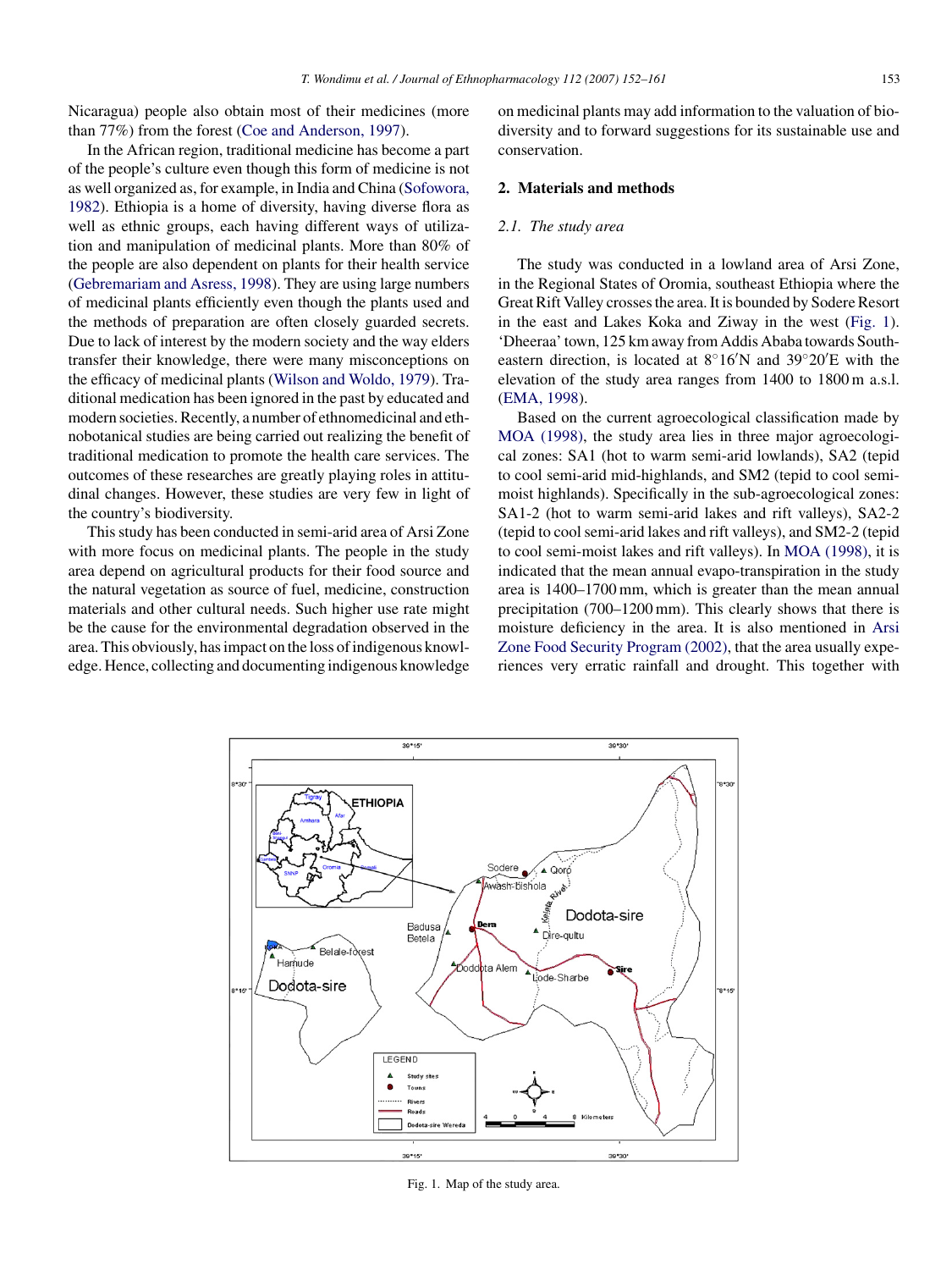the high population growth might hasten the natural resource degradation.

The vegetation of the study area belongs to the Somalia-Masai Regional Center of Endemism ([White, 1983\).](#page-9-0) It is characterized by having a flora dominated by *Acacia* woodland and usually categorized as *Acacia-Commiphora* vegetation type. Cambisol (45%), Lithosol (35%) and Adosol (20%) are the major soil types of the area ([MOA, 1998; Arsi Zone Food](#page-9-0) [Security Program, 2002\).](#page-9-0)

# *2.2. Sampling techniques, data collection and data analysis*

The sites were selected preferentially based on the information obtained from the Wereda (District) Agricultural Development Office. The main criterion for the selection of sites was the vegetation cover of the area. A total of 75 informants were involved in the study. These informants were selected applying both the systematic and random sampling techniques. The informants were in three age categories (15–25, 26–45, and above 45). Fifteen informants whose ages were more than 40 were considered as key informants and the selection was based on the information obtained from the village leaders.

Ethnobotanical methods like semi-structured interview were employed to obtain information mainly on medicinal plants. According to [Martin \(1995\)](#page-9-0) and [Maundu \(1995\),](#page-9-0) observation while interviewing the informants is useful in describing the actual plant. This method is termed as guided field walk. Preference ranking is asking people to think of some five to seven items in a category, which the focus of the items, according to personal preference, perceived importance in the community or another criterion [\(Martin, 1995\).](#page-9-0) In this study informants were made to give the priority ranking on five medicinal plants based on the efficacy of the plants against the same disease. The interview was done in Afaan-Oromooo, the language spoken by the local inhabitants. Hence, the vernacular names of the plants were recorded in Afaan-Oromooo, except for those indicated otherwise. Key informants were also asked to rank and give scores to some medicinal plants according to their personal preference.

Plant specimens were collected, pressed and dried in the field. Plant identification was done in the field and confirmed at the National Herbarium, Addis Ababa University, where voucher specimens were deposited.

The ethnobotanical data has been analyzed using quantitative methods of data analyses. Descriptive statistics like percentage and frequency distribution have been used to analyze the data collected through semi-structured interview. The scores given to the species according to the preference of the informants were added and ranked. The result obtained was cross-checked by cluster analyses using computer software, SPSS version 10.0.

# **3. Results**

# *3.1. The plants and their medicinal application*

The result of the present study shows that 83 species of medicinal plants are used by the community. These medicinal plants belong to 67 genera and 41 families [\(Appendix 1\).](#page-6-0) Most of the medicinal plants are collected from different habitats of the natural vegetation (about 92%) and few of them from the home gardens (8%). Sixty-five species were used only against human ailments while 10 species are used only against diseases of livestock. Eight of the total species: *Aloe pubescens* (Aloaceae), *Calotropis procera* (Ait.) Ait. f. (Asclepiadiaceae), *Croton macrostachyus* Del. (Euphorbiaceae), *Heliotropium cinerascens* Steud. ex. DC. (Boraginaceae), *Leucas abyssinicus* L. (Lamiaceae), *Senna italica* Mill. (Fabaceae), *Verbascum sinaiticum* Benth (Scrophulariaceae) and *Vernonia amygdalina* Del. (Asteraceae) are commonly used to treat both human and livestock ailments. Among the collected medicinal plant species, 16 species provide some edible parts to human beings. *Sesbania sesban* (L.) Merr. (Fabaceae), is reported for its veterinary use as well as feed for livestock.

Further analysis on the families has shown that family Fabaceae is represented by highest number of species  $(13)$ species). Solanaceae and Euphorbiaceae are represented by six and five species, respectively. These are followed by Asclepiadaceae, Boraginaceae and Lamiaceae, each represented by four species. Asteraceae, Capparidaceae and Tilliaceae are represented by three species each. The rest are represented by two species each (six families) and one species each (26 families).

The utilization and administration of the medicinal plants vary depending on the type of diseases. Some are concocted and drunk, coated or tied on the surface of the affected body part. Others are homogenized in water and drunk. Chewing, steam bath and smoking are the other ways of utilizing the medicines. The most frequently used way (65%) of applying the drugs for both humans and livestock is crushing or pounding the usable part, homogenizing in water and making it a drink.

# *3.2. Remedies for humans*

Concerning medicinal plants for human use, many plants are directly used from the wild. Seventy-three medicinal plant species, which are distributed among 68 genera and 39 families, are reported to be used against more than 20 kinds of health problems. The ethnobotanical information for human use obtained included local names, habit, plant parts used, disease treated, and methods of preparation and mode of application. Table 1 displays the result of the analysis made on the habits of the plants. The analysis gave the highest score for trees (40%) followed by herbs (29%) and shrubs (19%).

| Table 1                                                |  |  |  |
|--------------------------------------------------------|--|--|--|
| Habit of medicinal plants used to treat human ailments |  |  |  |

| Habit          | Number         | Percentage $(\% )$ |
|----------------|----------------|--------------------|
| Herb           | 21             | 28.8               |
| Shrub          | 14             | 19.2               |
| Tree           | 29             | 39.7               |
| Liana          | 6              | 8.3                |
| Hemi-parasitic | $\overline{c}$ | 2.8                |
| <b>Bulbous</b> |                | 1.4                |
| Total          | 73             | 100                |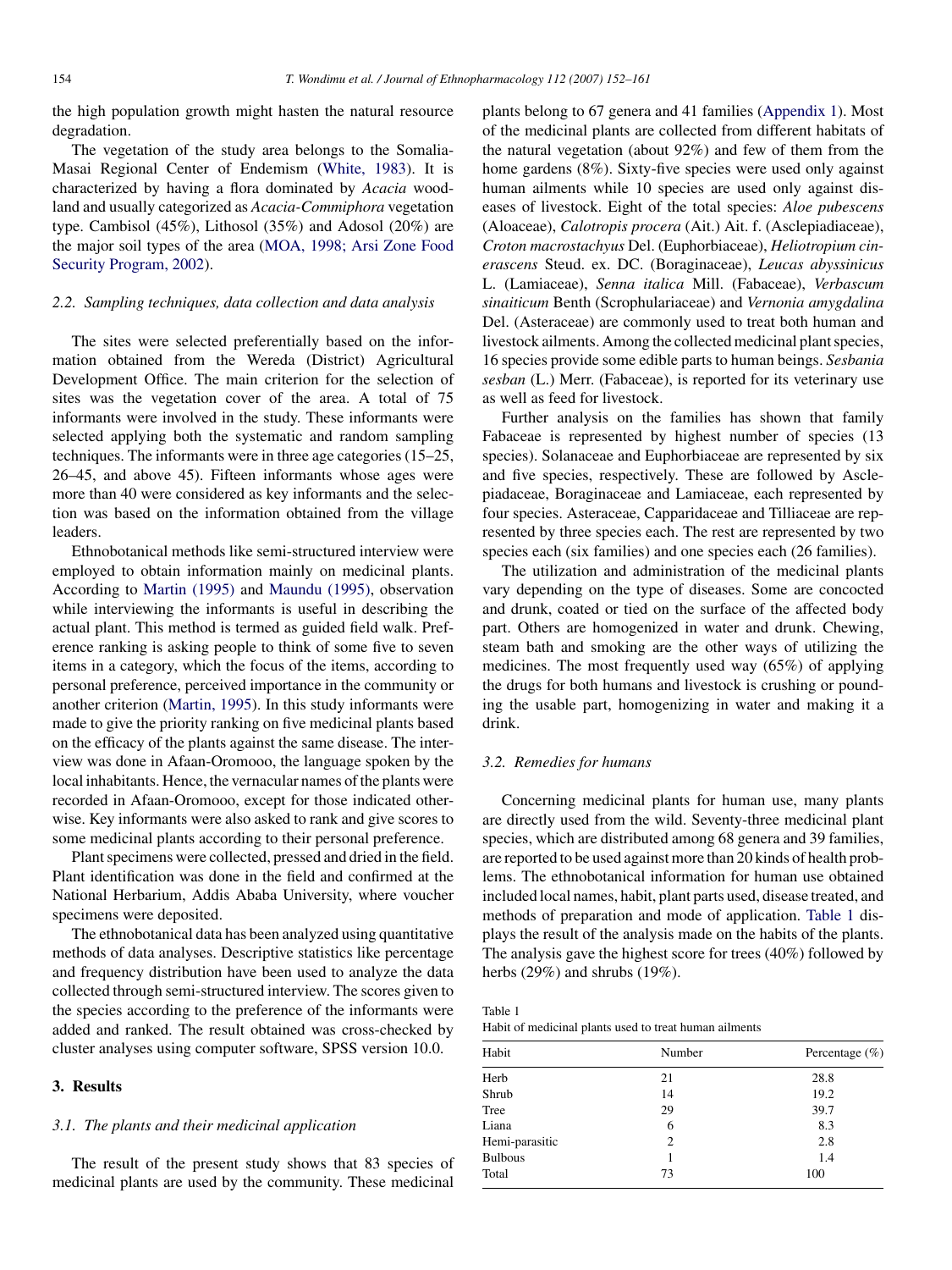Table 2 Parts of medicinal plants used to treat human ailments

| Parts used  | Number of species | Percentage |  |  |
|-------------|-------------------|------------|--|--|
| Root        | 21                | 28.77      |  |  |
| <b>Stem</b> | 7                 | 9.59       |  |  |
| Leaf        | 32                | 43.84      |  |  |
| Fruit       | 8                 | 10.96      |  |  |
| Seed        | 4                 | 5.48       |  |  |
| Flower      | $\overline{c}$    | 2.74       |  |  |
| Bark        | 11                | 15.07      |  |  |
| <b>Bud</b>  |                   | 1.37       |  |  |
| Twig        | 3                 | 4.11       |  |  |
| Latex       | 3                 | 4.11       |  |  |
| Bulb        |                   | 1.37       |  |  |

In terms of popularity, five of the medicinal plant species can be put in the leading position. Each of these medicinal plant species was mentioned by more than 10 informants. However, *Withania somnifera* (L.) Dunal. (Solanaceae) is mentioned frequently by far more people (43 informants, which is more than 50% of the informants) than the others. The next most frequently mentioned medicinal plant species were *Heliotropium cinerascens* (by 20% of the informants) followed by *Croton macrostachyus* (by 16% of the informants). *Solanum incanum* L. (Solanaceae) and *Ocimum lamifolium* Hoscsht. ex. Benth. (Lamiaceae) were also the other species mentioned by 15 and 13% of the informants, respectively.

## *3.2.1. Plant parts used and mode of preparation*

All parts of various plants are used in the traditional medication of different diseases, however, the most frequently used parts are leaves followed by roots. Table 2 displays the result of analysis on medicinal plant parts used to treat human ailments.

Often, different parts of a single plant may be concocted and used for a particular type of ailment. For example the leaf bud and flower of *Aloe pubescens* are concocted to treat stomachache in humans and anthrax in livestock, the leaf and root of *Asparagus setaceus* Lam. (Asparagaceae) are pounded together to treat a problem of urination in humans, while the leaf and root of *Calotropis procera* are concocted to cure skin rush in humans. Mixing up of different plant species for treatment of the same disease is also the most commonly occurring phenomenon. The root of *Croton macrostachyus* is mixed with pounded flower of *Hagenia abyssinica* (Bruce) J. F. Gmel. (Rosaceae)

for tapeworm expulsion; bark of the same species (*Croton macrostachyus*) is also mixed with bark of *Acacia etbaica* Scweinf. (Fabaceae) and made into hot infusion for treating gonorrhea; the leaf of *Grewia ferruginea* Juss. (Tiliaceae) is pounded and mixed up with the flowers of *Hagenia abyssinica* for worm expulsion.

## *3.2.2. Medical application of the common medicinal plants*

Since it was not possible to find equivalent English medical name for some of the diseases, an option to use the local name is taken and presented in bold-faced font.

All the five popular species mentioned above (but not *Croton macrostachyus*) are popular in curing **Mich** (refers some commonly occurring diseases, like feverile diseases) and common flu. In addition to its application against these two diseases, *Withania somnifera* is also used to treat evil eye by the society in the study area. Among the various medicinal plants reported by informants, 20 species are used for gastro-intestinal problems (10 for any abdominal pain, six for diarrhea, and four for worm expulsion), 13 species were found to serve as remedies for **Mich** and 12 species are applied in treating wounds.

Analysis of data on medicinal use diversity indicated that employment of a single species for a number of diseases is very common. For example: *Citrus aurantifolia* (Christm.) Swingle. (Rutaceae), *Datura stramonium* Mill. (Solanaceae), *Croton macrostachyus* and *Ximenia americana* L. (Olacaceae) are used to treat four human diseases each while *Aloe pubescens*, *Calpurnea aurea* (Ait.) Benth. (Fabaceae), *Carissa spinarum* L. (Apocynaceae), *Euphorbia tirucalli* L. (Euphorbiaceae) and *Rumex nervosus* Vahl. (Polygonaceae) are used for three human diseases each. The rest are used to treat one disease (52 species) or two diseases (11 species).

As **Mich** is one of the prevalent diseases and as the plants used to treat this disease are well known by many people, five of the medicinal plant species that serve as remedies for the disease were selected and presented to informants so that they can rank them for efficacy. *Withania somnifera* scored the highest and ranked first while *Heliotropium longifolium* (A. DC.) Bunge (Boraginaceae) scored least (Table 3).

## *3.3. Medicinal plants for livestock*

Eighteen medicinal plant species of veterinary use, belonging to 18 genera and 14 families, were also documented [\(Appendix](#page-6-0)

Table 3

| Species name             |              | Respondents |                |    |    |    |    |    |    |                 |                 |                 |                 |     | Total score     | Rank |  |
|--------------------------|--------------|-------------|----------------|----|----|----|----|----|----|-----------------|-----------------|-----------------|-----------------|-----|-----------------|------|--|
|                          | R1           | R2          | R <sub>3</sub> | R4 | R5 | R6 | R7 | R8 | R9 | R <sub>10</sub> | R <sub>11</sub> | R <sub>12</sub> | R <sub>13</sub> | R14 | R <sub>15</sub> |      |  |
| Heliotropium cinerascens | $\mathbf{2}$ |             |                |    |    |    |    |    |    |                 |                 |                 |                 |     |                 | 46   |  |
| Heliotropium longifolium |              |             |                |    |    |    |    |    |    | 4               |                 |                 |                 |     | 4               | 27   |  |
| Ocimum lamifolium        |              |             |                |    | 4  | 4  |    |    | 4  |                 | 4               | 4               |                 | 4   | $\bigcap$       | 50   |  |
| Solanum incanum          |              |             |                |    |    |    |    |    |    |                 |                 |                 |                 |     |                 | 29   |  |
| Withania somnifera       |              |             |                |    |    |    |    |    |    |                 |                 |                 |                 |     |                 | 75   |  |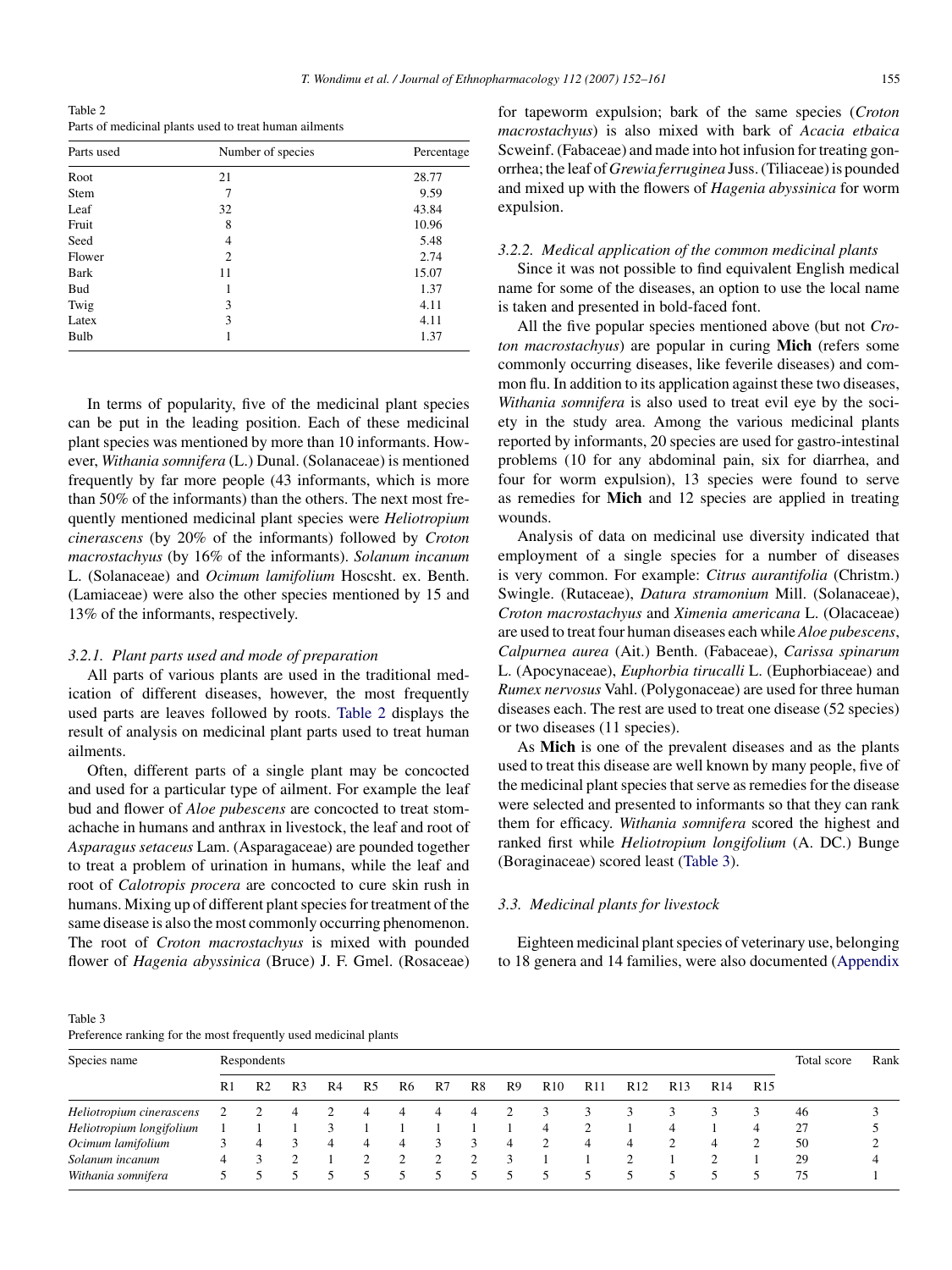Table 4

| Habit      | Parts used |      |       | Total          | Percentage |       |     |      |
|------------|------------|------|-------|----------------|------------|-------|-----|------|
|            | Root       | Leaf | Fruit | Flower and bud | Twig       | Latex |     |      |
| Herb       |            | 4    |       |                |            |       | 11  | 61.1 |
| Shrub      |            |      |       |                |            |       |     | 11.1 |
| Tree       |            |      |       |                |            |       |     | 27.8 |
| Total      |            |      |       |                |            |       | 18  | 100  |
| Percentage | 38.9       | 38.9 | 5.55  | 5.55           | 5.55       | 5.55  | 100 |      |

Number of medicinal plant species used for livestock in respect to their Habit and Parts used

[1\).](#page-6-0) Among these categories, herbs claim the largest number contributing to 61% of the species categorized as medicine for livestock. Trees took the second place, 28% followed by shrubs (11%). Analysis on the parts used indicated that roots and leaves are the most frequently used parts to treat the livestock ailments (39% each) (Table 4).

A number of medicinal plant species are employed to treat cattle disease known as anthrax. *Hypoestes forskaoli* (Vahl.) Soland. ex. Roem Schultz (Acanthaceae), *Achyrantes aspera*, *Solanum glabratum* Dunal. (Solanaceae), *Croton macrostachyus*, *Aloe pubescens*, *Verbascum sinaiticum* and *Gomphocarpus fruticosus* (L.) R. Br. (Asclepiadaceae) are the most frequently mentioned plants species to treat the disease. Among the key informants two elder men have good knowledge on this and asserted that *Gomphocarpus fruticosus* is the most effective one against anthrax.

# **4. Discussion**

# *4.1. Distribution and diversity of medicinal plants in the study area*

The fact that most of the medicinal plants (92%) are from the natural vegetation indicates that there is very little practice of keeping medicinal plants in cultivated areas or home gardens. This is in agreement with former studies by [Awas and Asfaw](#page-8-0) [\(1999\)](#page-8-0) where 71% of the medicinal plants collected from their study area belong to the category of non-cultivated plants. [Giday](#page-9-0) [et al. \(2003\)](#page-9-0) also recorded only six medicinal plants species from the cultivation areas.

The practice of cultivating medicinal plants is not well developed may be because settlement is a very short history in the area. The people in the study area became settled farmers very recently. Hence, the practice of home gardening is not well developed in the area, which is in contrast to the highlanders who have a well developed practice of keeping medicinal plants either in their home gardens or cultivated lands. However, a study of various home gardens of Ethiopia by [Asfaw and Nigatu](#page-8-0) [\(1995\)](#page-8-0) indicated that medicinal plants constitute only 8% of the recorded 162 species. A report by [Asfaw \(1997\)](#page-8-0) also indicates that it is indicated that in some other parts of the country, medicinal plants contribute only six percent of the plants growing in the home gardens. Therefore, the wild biodiversity is rich all over the country in providing medicinal plants.

However, the ongoing mass destruction of wild vegetation for different purposes may hasten the disappearance of medicinal plants. This in turn may become a threat for the traditional knowledge on medicinal plants and discourages the practice of traditional health care in the study area.

Besides collecting medicinal plants directly from the natural environment, the people living around "Dheera" town obtain some of the important components of the health practice, from the local markets. For example, the traditional people in the study area are very good users of *Hagenia abyssinica* buying it from the local market, a well-known anti-helminthes medicinal plant used all over the country. The same is true for the "Zay" people [\(Giday et al., 2003\)](#page-9-0)

Despite the fact that the area is environmentally degraded, large number of medicinal plants species categorized in diverse genera and families were recorded. This demonstrates the presence of high taxonomic diversity of medicinal plants grown in the study area as well as the immense knowledge associated with the plants.

# *4.2. Habit of the medicinal plants and parts used*

According to the analysis on habits of the medicinal plants and useful parts as medicine for human beings, trees provide the highest service. Similar studies in the islands of Lake Ziway by [Giday et al. \(2003\)](#page-9-0) and in Fentale District by [Balemie et al.](#page-8-0) [\(2004\)](#page-8-0) reported that half of the Zay people utilize herbaceous plants and the highest proportion for shrubs (45%) in Fentale District. The differences observed can be attributed to the variation in vegetation composition of the two areas and to the cultural assets of the people.

Leaves and roots of various species are frequently used to prepare the traditional medicine. This result is in agreement with [Giday et al. \(2003\),](#page-9-0) where leaves are found to be the most frequently used parts. The information about livestock medication revealed out that herbaceous plants provide more remedies for cattle and equines than the other categories. Besides, leaves and roots play the role equally, in preparing livestock drugs. Utilizing roots as source of drugs may be a risk for the survival of medicinal plants as it is stated in [Abebe and Ayehu \(1993\).](#page-8-0)

If the plant is a climber or small herbaceous plant, people may dig up the whole plant in order to obtain the root. For example, it is observed that traditional health practitioners in the study area digging up the whole plant from the ground to take the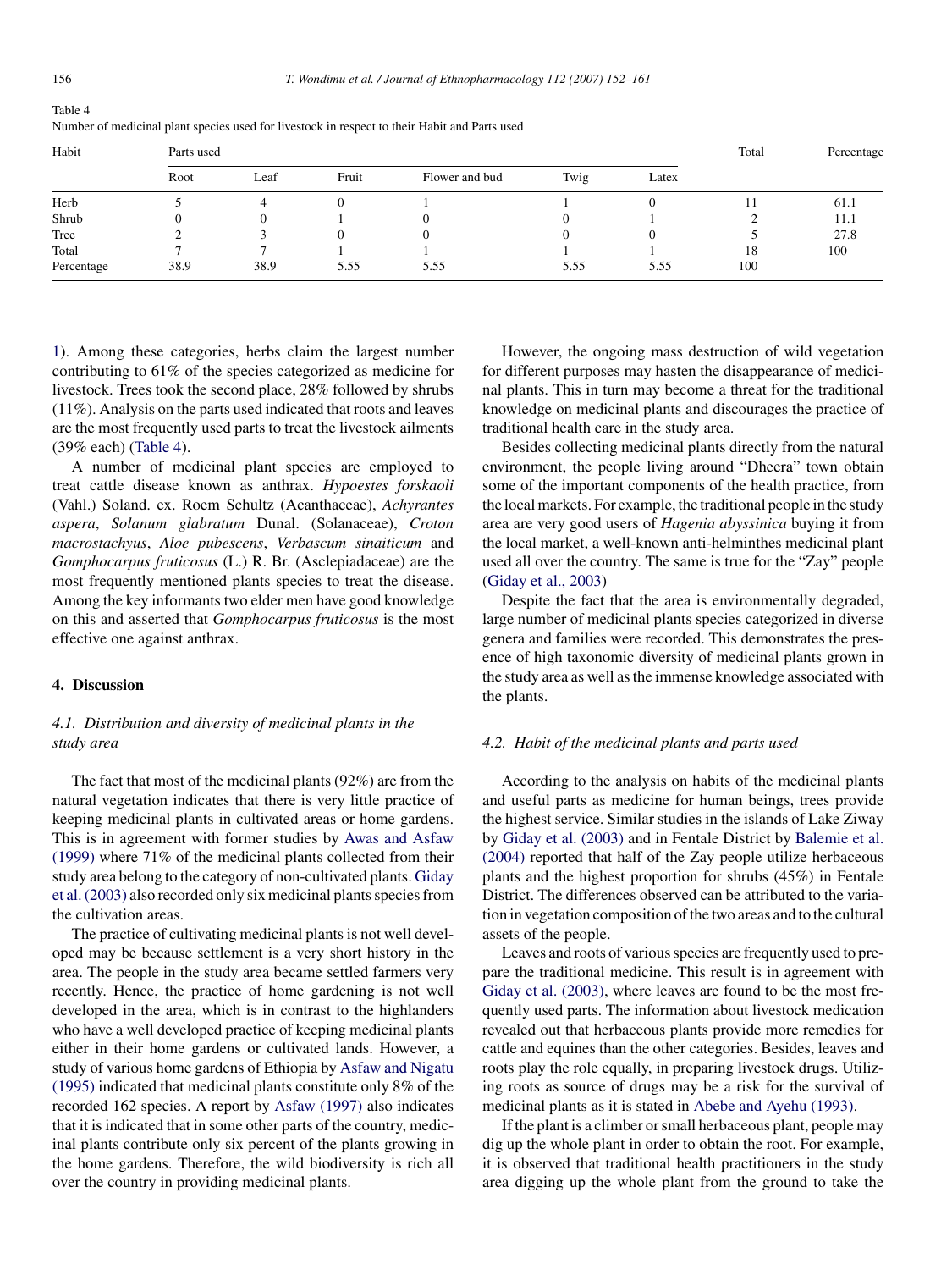root of *Achyrantes aspera* L. (Amaranthaceae) and *Enicostema axillare* (Lam.). A. Rich. (Gentianaceae). In this case, it will be destructive. For shrubs and trees, it is reported that the traditional healers dig up only small portion of the lateral root, e.g. root from *Ehretia cymosa* Thom. (Boraginaceae).

## *4.3. Medicinal plants and the common diseases*

Almost 25 and 16% of the recorded medicinal plants are used against gastro-intestinal problems and **Mich**, respectively. On top of this, many medicinal plant species are involved to treat the serious disease of livestock in the area. Therefore, gastrointestinal disorder and **Mich** for humans and anthrax for the livestock are most likely prevalent disease in the area. This relation was alluded to by [Abebe and Ayehu \(1993\)](#page-8-0) based on finding that some species were used for treating a particular ailment.

Six percent of the medicinal plants are popular, widely known by many of the informants and most of them were mentioned to treat one of the prevalent diseases, **Mich** and the common flu. Other studies of medicinal plants in other parts of the country have reported that these plants are remedies for similar diseases ([Giday et al., 2003; Balemie et al., 2004\).](#page-9-0) Consensus gathered on the use of these species to treat the diseases testifies their efficacy.

More than 50% of the informants have mentioned the root of *Withania somnifera* used as remedy for **Mich** and evil eye for both humans and livestock. However, in some other parts of the country it is found to have diverse medicinal uses [\(Giday et al.,](#page-9-0) [2003; Balemie et al., 2004\).](#page-9-0)

## *4.4. Preparation and mode of application*

In most cases, remedies of a single ailment are prepared from mixtures of different plant species involving either similar part or different parts. According to [Abebe and Ayehu \(1993\), t](#page-8-0)his is also a common practice in other parts of the country. However, the study by [Giday et al. \(2003\)](#page-9-0) is reported in the reverse way, most of the preparations reported by the "Zay" people are drawn from a single plant. As reported from Indonesia by [Erdelen et](#page-9-0) [al. \(1999\),](#page-9-0) different plant species may be used for the treatment of the same disease or a specific ailment might be treated by a particular species.

Remedies that are prescribed for the purpose of curing skin disease and traumas are applied externally, whereas medication of internal problems involves exclusively oral administration of the drugs. However, some of skin related diseases and certain traumas also involve oral administration of the remedies. Therefore, most of the drugs prescribed by traditional healers are applied orally. This is in agreement with similar studies in other parts of the country ([Abebe and Ayehu, 1993; Giday et al.,](#page-8-0) [2003; Balemie et al., 2004\)](#page-8-0)

### *4.5. Medicinal plants and the associated knowledge*

Analysis of the result on age versus knowledge relationship reveals out that there is a wide gap between generations. More information has been obtained from the elderly informants than the young ones. This obviously indicates that modernization and change of life style due to education and others are increasing the rate of knowledge loss and the biodiversity. This interrupts the transfer of knowledge from elders to the new generation. This has been observed in many parts of the world ([Balick and](#page-8-0) [Cox, 1996\).](#page-8-0) [Wilson and Woldo \(1979\)](#page-9-0) had also observed that the knowledge is disappearing because most of the time knowledgeable persons die without proper handling of the knowledge system to the descendants. Nevertheless, this shouldn't be interpreted as if no need of modern life. But rather, it is recommended that youngsters should be up brought in a balanced life style that can allow them to know the important knowledge of their ancestors.

# **5. Conclusion**

The indigenous Oromoo people of the study area are knowledgeable about the plants that provide remedies to humans and livestock health problems. This is a substantial input to the livelihood of the people. However, the area is losing its natural vegetation cover together with the medicinally valuable species rapidly. Most of the medicinal plants are getting very rare as confirmed by elders and observed during the field work too. If the present trend continues unchecked, it will not be too long before some of them head to local extermination. It is therefore, very crucial that awareness creation be undertaken so that the community is actively involved in conservation and sustainable utilization of the traditional medicinal plants; as part of the entire plant biodiversity of the area, special attention needs to be accorded to the medicinal plants in order to amplify the role that they play in health care delivery, poverty alleviation and environmental protection. Further, in depth studies to document and substantiate the indigenous knowledge on medicinal and other useful plants would help to draw serious attention to the valuation of the biological diversity of the study area.

## **Acknowledgements**

We would like to acknowledge the contribution of Regional Programme for Sustainable Use of Dryland Biodiversity (RPSUD) in providing financial support. We pass the deepest gratitude to the informants in the study area for their willingness to share their valuable knowledge on medicinal plants. The Arsi Zone of Oromia Regional State, the Department of Biology and all staff members of the National Herbarium are thanked for various supports.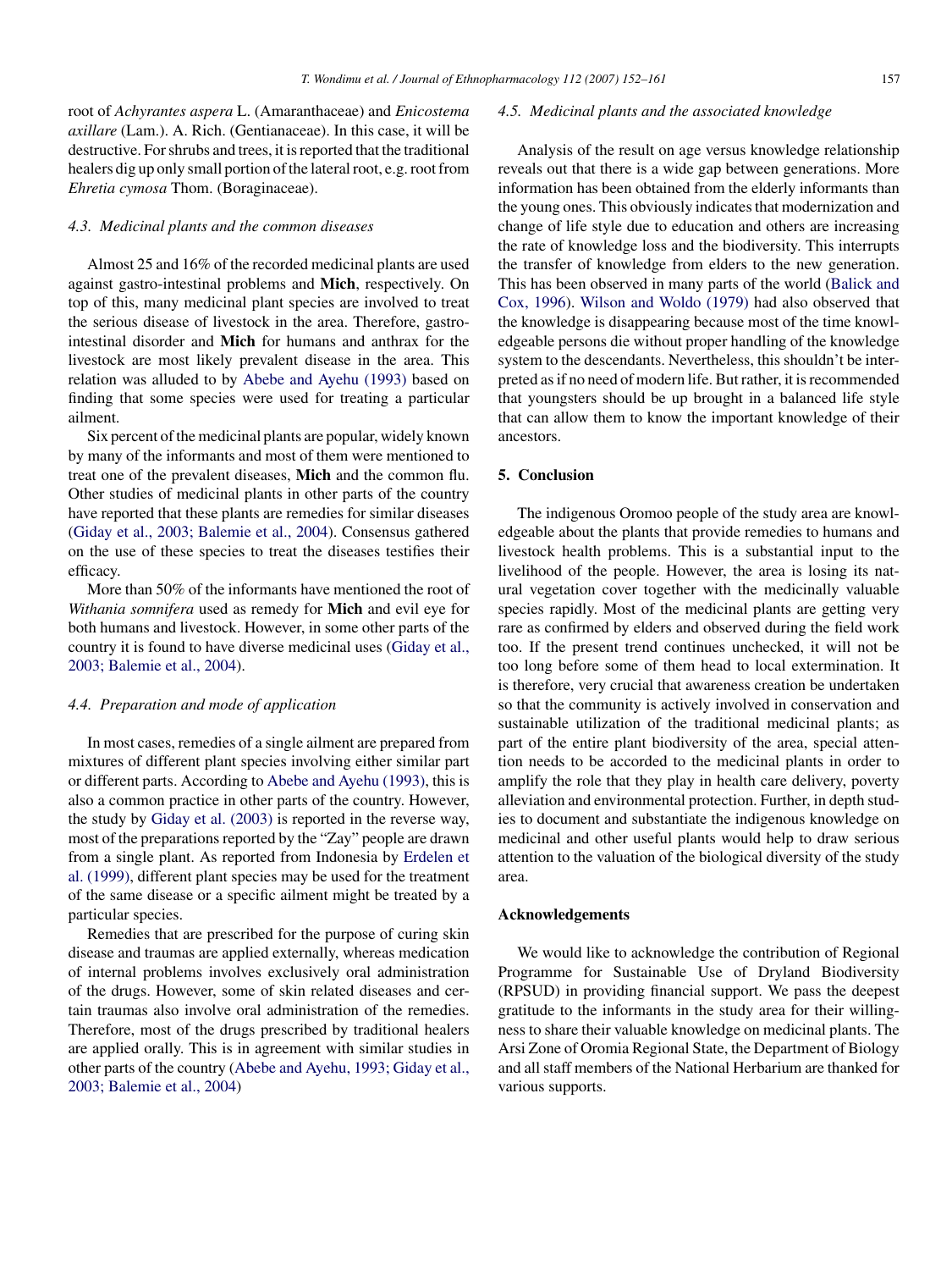# <span id="page-6-0"></span>**Appendix A. List of medicinal plants**

| Species name                                           | Family name        | Vernacular<br>name    | Habit       | Parts used                | Application                            | Ways of<br>preparation | Rout of<br>administration |
|--------------------------------------------------------|--------------------|-----------------------|-------------|---------------------------|----------------------------------------|------------------------|---------------------------|
| Acacia albida Del.                                     | Fabaceae           | Garbii                | T           | B                         | Diarrhea                               | Chd                    | Oral                      |
| Acacia etbaica Schweinf                                | Fabaceae           | Doddotii              | $\mathbf T$ | L                         | Tonsillitis, gonorrhea                 | Ch                     | Oral                      |
|                                                        |                    |                       |             | B                         |                                        | Cbd                    | Oral                      |
| Acacia nilotica (L.) Willd ex.                         | Fabaceae           | Qordimo               | T           | S                         | Mich                                   | S                      | External                  |
| Del.                                                   |                    |                       |             |                           |                                        |                        |                           |
|                                                        |                    |                       |             | B                         | Tonsillitis                            | Ch                     | Oral                      |
|                                                        |                    |                       |             |                           |                                        |                        |                           |
| Acacia oerfota (Forssk.)<br>Schweinf                   | Fabaceae           | Ajo                   | S           | TW                        | Tooth ache                             | Ch                     | Oral                      |
| Acacia tortilis (Forssk.)<br>Hayne                     | Fabaceae           | Xadechaa              | T           | L                         | Tonsillitis                            | Ch                     | Oral                      |
| Achyranthes aspera L. <sup>a</sup>                     | Amaranthaceae      | Dargu-arbaa           | Η           | R                         | Anthrax                                | Chd                    | Oral                      |
| Allium sativum L. <sup>c</sup>                         | Alliaceae          | Qulubi-aadii          | B           | B1                        | Cough and lung abscess                 | Chd, Ih, Ef            | Oral                      |
| Aloe pubescens <sup>b</sup>                            | Aloaceae           | Haamaaresaa           | H           | Fl and Bu                 | Wounds, stomach ache,                  | C                      | Derman                    |
|                                                        |                    |                       |             |                           | muscle cramps and anthrax <sup>a</sup> |                        |                           |
|                                                        |                    |                       |             |                           |                                        | Chd                    | Oral                      |
| Asparagus setaceus Lam.                                | Asparagaceae       | Saritii               | L           | L, R                      | Problems of urination                  | Chd                    | Oral                      |
| Balanites aegyptiaca (L.)                              | Balanitaceae       | Badanaa               | S           | G                         | Mich                                   | S                      | External                  |
| Del. <sup>c</sup>                                      |                    |                       |             |                           |                                        |                        |                           |
| Calotropis procera (Ait.) Ait.<br>$f^b$                | Asclepiadaceae     | Bunagadhee            | S           | Ms, L, R                  | Wounds, Furee <sup>a</sup>             | $\mathsf C$            | External                  |
|                                                        |                    |                       |             |                           | Skin rush (allergies on skin)          | <b>CD</b>              | Oral                      |
| Calpurnia aurea (Ait.) Benth.                          | Fabaceae           | Ceekataa              | S           | L                         | <b>Excessive menstruation</b>          | Cbd                    | Oral                      |
|                                                        |                    |                       |             |                           | Fungal disease on skin                 | Ru                     | External                  |
|                                                        |                    |                       |             |                           | Diarrhea                               | Ru                     | External                  |
|                                                        |                    |                       |             |                           |                                        | Cbd                    | Oral                      |
|                                                        |                    |                       |             |                           |                                        |                        |                           |
| Capparis fascicularis DC. <sup>c</sup>                 | Capparidaceae      | Haarangamaa-<br>aadii | S           | $\mathbb{R}$              | Tooth ache                             | Ch                     | Oral                      |
|                                                        |                    |                       |             |                           | Wounds                                 | Cc                     | External                  |
| Capparis tomentosa Lam.                                | Capparidaceae      | Haarangamaa-          | S           | $\mathbb{R}$              | Tooth ache                             | Ch                     | Oral                      |
|                                                        |                    | guraach               |             |                           |                                        |                        |                           |
|                                                        |                    |                       |             |                           | Wounds                                 | Cc                     | External                  |
| Carica papaya L. <sup>c</sup>                          | Caricaceae         | Paapaayee             | T           | S                         | Diarrhea                               | Cs                     | Oral                      |
|                                                        |                    |                       |             | F                         |                                        | Er                     | Oral                      |
| Carissa spinarum L. <sup>c</sup>                       | Apocynaceae        | Agaamsaa              | S           | R                         | Stomach ache                           | Chd                    | Oral                      |
|                                                        |                    |                       |             | S                         | Muscle cramps                          | S                      | External                  |
|                                                        |                    |                       |             |                           | Evil eye                               | S                      | External                  |
|                                                        |                    |                       |             |                           |                                        |                        |                           |
| Cissus quadrangularis L.                               | Vitaceae           | Gaalee-aabdii         | L           | $\mathbb{R}$              | Tooth ache                             | Ch                     | Oral                      |
|                                                        |                    |                       |             |                           | Gonorrhea                              | Chd                    | Oral                      |
| Cissus rotundifolia (Forssk.)                          | Vitaceae           | Gale                  | $\mathbf L$ | L                         | Gonorrhea                              | Chd                    | Oral                      |
| Vahl                                                   | Rutaceae           | Loomii                | T           | $\boldsymbol{\mathrm{F}}$ |                                        | Er or Ih               | Oral                      |
| Citrus aurantifolia (Christm.)<br>Swingle <sup>c</sup> |                    |                       |             |                           | Flu, wounds, stomach ache,             |                        |                           |
|                                                        |                    |                       |             |                           | Skin rush                              | Ru                     | External                  |
| Clematis simensis Fresen.                              |                    |                       |             |                           |                                        |                        |                           |
|                                                        | Ranunculaceae      | Fiitii                | L           | L<br>$\mathbf R$          | Swelling leg                           | Ct<br>Chd              | External                  |
| Clerodendrum myricoides<br>(Hoschst.) Vatke            | Lamiaceae          | Maraasisaa            |             |                           | Malaria                                |                        | Oral                      |
|                                                        |                    |                       |             | L                         | Mental illness                         | Hb                     | External                  |
|                                                        |                    |                       |             |                           |                                        |                        |                           |
| Comiphora rostrata Engl.                               | <b>Burseraceae</b> | Haamessaa             | T           | B                         | Problems in throat                     | Ch                     | Oral                      |
| Cordia ovalis R. Br. ex. G.                            | Boraginaceae       | Mandheeraa            | T           | $L$ and $S$               | Mich                                   | S                      | External                  |
| Don <sup>c</sup>                                       |                    |                       |             |                           |                                        |                        |                           |
| Crotalaria laburnifolia L.                             | Fabaceae           | Ataraa-               | S           | L                         | Fungal disease on skin                 | Ru                     | External                  |
|                                                        |                    | haantutaa             |             |                           |                                        |                        |                           |
|                                                        |                    |                       |             |                           | Wounds                                 |                        |                           |
| Croton macrostachyus Del. <sup>b</sup>                 | Euphorbiaceae      | Bakanissaa            | T           | B                         | Gonorrhea                              | Cbd                    | Oral                      |
|                                                        |                    |                       |             | $\mathbb{R}$              | Stomach ache and anthrax <sup>a</sup>  | Cbd                    | Oral                      |
|                                                        |                    |                       |             | L                         | Gum ailment                            | Ru                     | External                  |
|                                                        |                    |                       |             | Ms                        | Haemorrhage                            | $\mathsf C$            | External                  |
|                                                        |                    |                       |             |                           |                                        |                        |                           |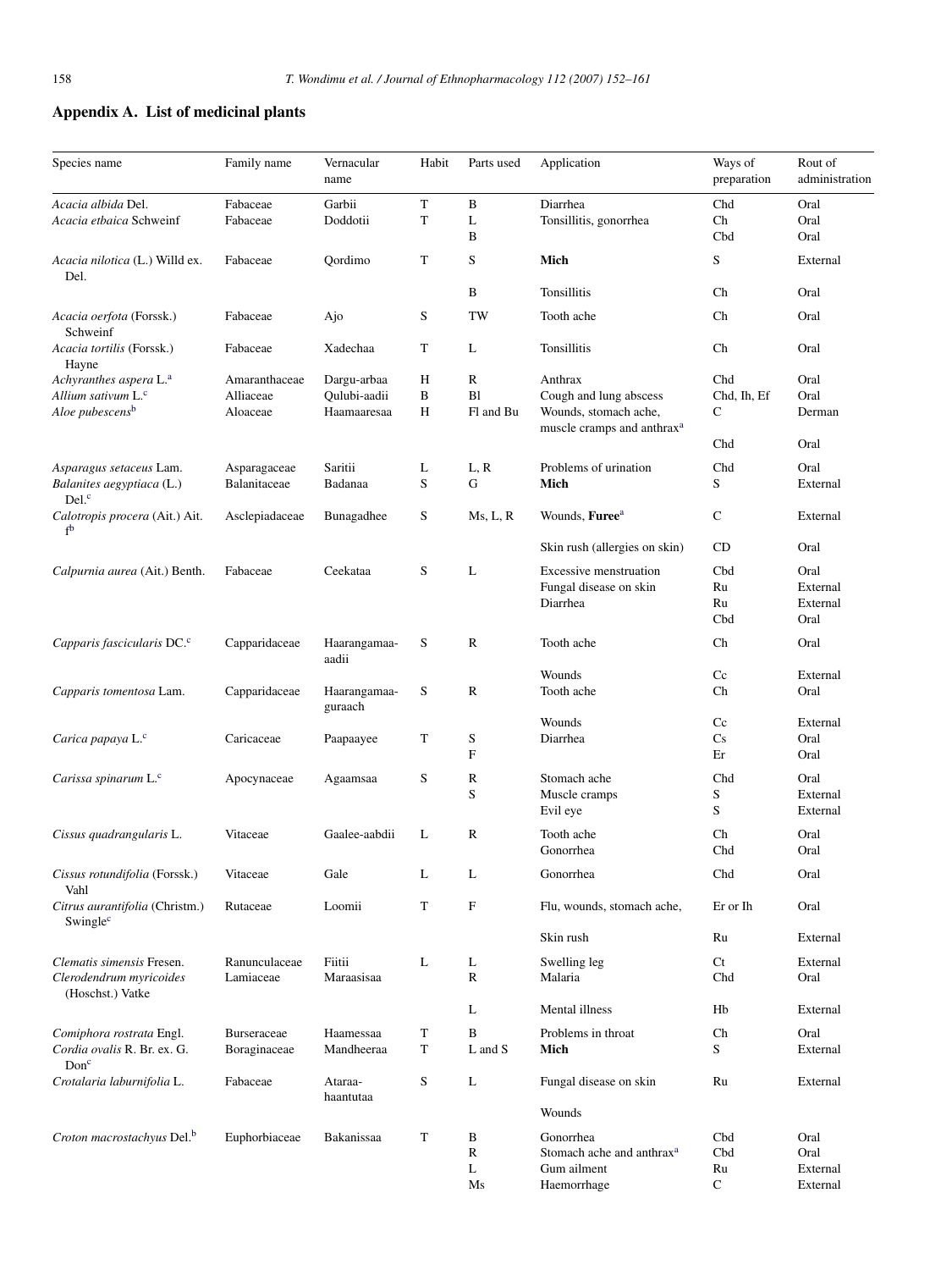# Appendix A (*Continued* )

| Species name                                                                   | Family name                    | Vernacular<br>name          | Habit       | Parts used        | Application                                                    | Ways of<br>preparation | Rout of<br>administration                |
|--------------------------------------------------------------------------------|--------------------------------|-----------------------------|-------------|-------------------|----------------------------------------------------------------|------------------------|------------------------------------------|
| Cucumis prophetarum L.<br>Cucurbita pepo L. <sup>c</sup>                       | Cucurbitaceae<br>Cucurbitaceae | Arado/Holatoo<br>Dabaaqulaa | L<br>L      | $\mathbb{R}$<br>S | Gonorrhea<br>Stomach ache (worm<br>expulsion)                  | Chd<br>Re              | Oral<br>Oral                             |
| Datura stramonium Mill.                                                        | Solanaceae                     | Banjii                      | Η           | L                 | Gum ailment<br>Rabies<br>Ear ailment<br>Fungal disease on skin | Ru<br>Chd<br>We<br>Ru  | External<br>Oral<br>External<br>External |
| Dichrostachys cinerea (L.)<br>Wight and Arn.                                   | Fabaceae                       | Jirimee                     | T           | B                 | Snake bite                                                     | Ch                     | Oral                                     |
| Echinops kebericho Mesfin                                                      | Asteraceae                     | Kabarichoo                  | Н           | R                 | Mich, evil eye                                                 | S                      | External                                 |
| Ehretia cymosa Thonn. <sup>a</sup>                                             | Boraginaceae                   | Ulaagaa                     | T           | R                 | Stomach ailments                                               | Chd                    | Oral                                     |
| Entada leptostachya Harms                                                      | Fabaceae                       | Kambaltaa                   | T           | Tw                | Mich                                                           | Sb                     | External                                 |
| Enicostema axillare (Lam.)<br>A. Rich. <sup>a</sup>                            | Gentianaceae                   | Doddoto                     | Η           | R                 | Anthrax                                                        | Chd                    | Oral                                     |
| Eucalyptus globulus Labill.                                                    | Myrtaceae                      | Barzaafii-aadii             | T           | L                 | Flu, Mich                                                      | Sb                     | External                                 |
| Euclea racemosa subsp.<br>schimperi (A. DC.) White                             | Ebenaceae                      | Me'esaa                     | ${\bf S}$   | $\mathbb{R}$      | Kidney problems                                                | Cs                     | Oral                                     |
| Euphorbia candelabrum<br>Kotschy                                               | Euphorbiaceae                  | Haadaamii                   | T           | Ms                | Gonorrhea                                                      | Ef                     | Oral                                     |
| Euphorbia tirucalli L.                                                         | Euphorbiaceae                  | Qincibii                    | S           | S                 | Delivery problems                                              | Chd                    | Oral                                     |
|                                                                                |                                |                             |             | Ms                | Gonorrhea<br>Haemorrhage                                       | Ef<br>$\mathbf C$      | Oral<br>External                         |
| Ficus thonningi Blume <sup>a</sup>                                             | Moraceae                       | Dambii                      | T           | $\mathbb{R}$      | Ma'az                                                          | CS                     | External                                 |
| Fluggea virosa (Willd.) Voigt.                                                 | Euphorbiaceae                  | Qacaaculee                  | ${\bf S}$   | R                 | Goiter                                                         | Chd                    | Oral                                     |
| Foeniculum vulgare Mill.                                                       | Apiaceae                       | Insilaalee                  | H           | S                 | Abdominal pain in babies                                       | Cbd                    | Oral                                     |
| Gomphocarpus fruticosus<br>$(L.)$ Ait. $f^a$                                   | Asclepiadaceae                 | Haazmalaa                   | H           | L                 | Anthrax                                                        | Chd                    | Oral                                     |
| Gomphocarpus integer (N. E.<br>Br.) Bullock                                    | Asclepiadaceae                 | Asaalee-daltii              | Η           | R                 | Evil eye                                                       | $\mathbf{C}\mathbf{s}$ | Oral                                     |
| Gossypium arboreum L. <sup>a</sup>                                             | Malvaceae                      | Jirbaa                      | S           | F                 | Retention of placenta                                          | Chd                    | Oral                                     |
| Grewia bicolor Juss. <sup>c</sup>                                              | Tiliaceae                      | Haaroreesaa                 | T           | L                 | Stomach ache (worm<br>expulsion)                               | Chd                    | Oral                                     |
| Grewia ferruginea Hochst.<br>ex. A. Rich. <sup>c</sup>                         | Tiliaceae                      | Dogono                      | T           | L                 | Stomach ache                                                   | Chd                    | Oral                                     |
| Grewia villosa Willd. <sup>c</sup>                                             | Tiliaceae                      | Ogobdii                     | $\mathbf T$ | B<br>L            | Body swelling<br>Stomach ache                                  | Chd                    | Oral                                     |
| Heliotropium cinerascens<br>Steud. ex. DC. <sup>b</sup>                        | Boraginaceae                   | Baalcaabii                  | Η           | L                 | Mich,                                                          | We                     | Oral and nasal<br>Oral                   |
|                                                                                |                                |                             |             |                   | Stomach ache <sup>a</sup>                                      | Chd                    |                                          |
| Heliotropium longifolium (A.<br>DC.) Bunge                                     | Boraginaceae                   | Oorichaa-<br>michii         | Η           | L                 | Mich                                                           | We                     | Oral and nasal                           |
| Hypoestes forskaoli (Vahl)<br>Soland. ex. Roem and<br>Schult                   | Acanthaceae                    | Darguu                      | Η           | R                 | Stomach ache                                                   | Chd                    | Oral                                     |
| Indigofera amorphoides Jaub.<br>and Spach                                      | Fabaceae                       | Abeeceeraa                  | Η           | $\mathbb{R}$      | Goiter                                                         | Chd                    | Oral                                     |
| Jasminum grandiflorum<br>subsp. floribundum (R. Br.<br>ex. Fresen.) P.S. Green | Oleaceae                       |                             | S           | L                 | Wounds                                                         | Cc                     | External                                 |
| Justicia schimperiana<br>Hochst. ex. DC.                                       | Acanthaceae                    | Dhumugaa                    | S           | Tw                | Tooth ache                                                     | Ch                     | Oral                                     |
| Leucas abyssicica L. <sup>b</sup>                                              | Lamiaceae                      | Asaalee                     | Н           | R<br>Tw           | Tonsillitis<br>Eye disease <sup>a</sup>                        | Chd<br>$_{\rm C}$      | Oral<br>External                         |
| Maerua angolensis DC.                                                          | Capparidaceae                  | Qanqalchaa                  | T           | R                 | Gonorrhea                                                      |                        |                                          |
| Melia azedarach L.                                                             | Meliaceae                      | Kininii                     | T           | B                 | Diarrhea                                                       | Chd                    | Oral                                     |
| Maytenus senegalensis<br>(Lam.) Exell                                          | Celastraceae                   | Kombolchaa                  | $\mathbf T$ | S                 | Mich                                                           | S                      | External                                 |
| Nicotiana tabacum L. <sup>a</sup>                                              | Solanaceae                     | Tamboo                      | Η           | L                 | Leech expulsion from mouth                                     | CS                     | External                                 |
| Ocimum lamifolium Hoschst.<br>ex. Benth.                                       | Lamiaceae                      | Daamaakasee                 | Η           | L                 | Mich                                                           | We                     | Oral and nasal                           |
| Ocimum urticifolium Roth                                                       | Lamiaceae                      | Qorichaa-<br>michii         | Н           | L                 | Mich                                                           | We                     | Oral and nasal                           |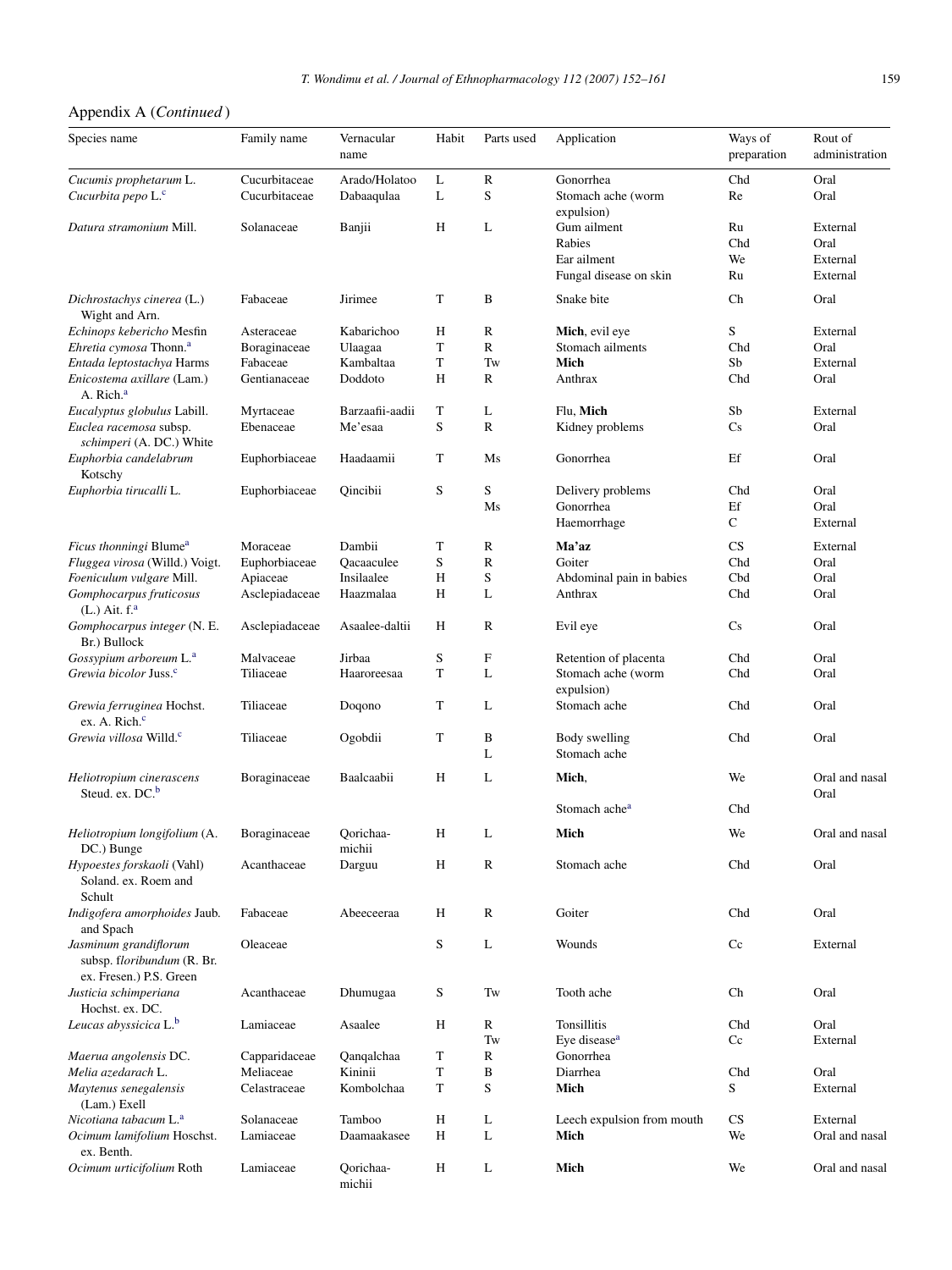## <span id="page-8-0"></span>Appendix A (*Continued* )

| Species name                                     | Family name      | Vernacular<br>name    | Habit | Parts used     | Application                           | Ways of<br>preparation | Rout of<br>administration |
|--------------------------------------------------|------------------|-----------------------|-------|----------------|---------------------------------------|------------------------|---------------------------|
| Oncocalyx kellri (Engl.) M.<br>Gilbert           | Loranthaceae     | Haarmo-<br>bandaa     | Hp    | L              | Wounds                                | Cc                     | External                  |
| Oncocalyx schimperi (A.<br>Rich.) M. Gillbert    | Loranthaceae     | Haarmo-goraa          | Hp    | L              | Wounds                                | Cc                     | External                  |
| Opuntia ficus-indica (L.)<br>Miller <sup>c</sup> | Cactaceae        | Qulqual-<br>aabashaa  | S     | $\mathbf F$    | Gastritis                             | Er                     | Oral                      |
| Papea capensis Eckl. and<br>Zeyh. <sup>c</sup>   | Sapindaceae      | Biqaa                 | T     | B              | Problems in throat                    | Ch                     | Oral                      |
| Punica granatum L. <sup>c</sup>                  | Lythraceae       | Roman                 | T     | L              | Diarrhea                              | Bd                     | Oral                      |
| Ricinus communis L.                              | Euphorbiaceae    | Ooboo                 | T     | F              | Gonorrhea                             | Ef                     | Oral                      |
| Rumex nervosus Vahl. <sup>c</sup>                | Polygonaceae     | Dhangagoo             | S     | L              | Diarrhea                              | Chd                    | Oral                      |
|                                                  |                  |                       |       | $\overline{R}$ | Wound                                 | Cc                     | External                  |
|                                                  |                  |                       |       |                | Hepatits                              | Chd                    | Oral                      |
| Ruta chalepensis L.                              | Rutaceae         | Xenaadaamii           | H     | F, L           | Abdominal pain                        | Chd and Ih             | Oral                      |
| Sarcostemma viminale (L.) R.<br>Br.              | Asclepiadaceae   | Annano                | T     | Ms             | Haemorrhage                           | $\mathsf{C}$           | External                  |
| Schinus molle L.                                 | Anacardiaceae    | Turumantree           | T     | L              | Problems in throat                    | Ch                     | Oral                      |
| Senna italica Mill. <sup>b</sup>                 | Fabaceae         | Sabanakii             | H     | L              | Stomach ache (worm<br>expulsion)      | Cbd                    | Oral                      |
| Sena obtusifolia (L.) Irwin<br>and Barneby       | Fabaceae         |                       | S     | S              | Diarrhea                              | Chd                    | Oral                      |
|                                                  |                  |                       |       | $\mathbb{R}$   | Snake bite                            | Ct                     | External                  |
| Sesbania sesban (L.) Merr. <sup>a</sup>          | Fabaceae         |                       | T     | L              | Poultry flu                           | Chd                    | Oral                      |
| Sida ovata Forssk.                               | Malvaceae        |                       | H     | L              | Ear ailment                           | We                     | External                  |
| Solanum glabratum Dunal <sup>a</sup>             | Solanaceae       | Darguu-<br>waraabesaa | H     | $\mathbb{R}$   | Anthrax <sup>a</sup>                  | Chd                    | Oral                      |
| Solanum incanum L.                               | Solanaceae       | Hidii                 | H     | R and L        | Mich                                  | Chd                    | Oral                      |
| Solanum somalensis Franch.                       | Solanaceae       | Hidii-bido            | H     | $\mathbb{R}$   | Stomach ache                          | Chd                    | Oral                      |
| Terminalia brownii Fresen                        | Combretaceae     | Bir'essaa             | T     | B and S        | Body swelling                         | Cd                     | Oral                      |
| Verbascum sinaiticum<br>Benth. <sup>b</sup>      | Scrophulariaceae | Guraa-haaree          | H     | $\mathbf{L}$   | Diarrhea and haemorrhage              | Chd                    | Oral                      |
|                                                  |                  |                       |       |                | Anthrax <sup>a</sup>                  |                        |                           |
| Vernonia amygdalina Del. <sup>b</sup>            | Asteraceae       | Ibichaa               | T     | $L$ and $R$    | Stomach ache (worm<br>$expulsion)^b$  | C <sub>d</sub>         | Oral                      |
| Withania somnifera (L.)<br>Dunal                 | Solanaceae       | Daadoo/<br>wahaalee   | H     | $\mathbb{R}$   | Mich, evil eye                        | S                      | External                  |
| Xanthium strumarium L.                           | Asteraceae       | Baandaa               | H     | F and L        | Fungal disease on skin                | Ru                     | External                  |
| Ximenia americana L. <sup>c</sup>                | Olacaceae        | Hudaa                 | T     | R and B        | Lung abscess, muscle cramp,<br>wounds | Chd                    | Oral                      |
| Zaleya pentandra (L.)<br>Jeffrey <sup>a</sup>    | Aizoaceae        | Raaphuu-<br>dhimaa    | H     | $\mathbb{R}$   | Evil eye                              |                        |                           |

Habit: T – tree, S – shrub, H – herb, L – liana, B – bulbous, and HP – hemi-parasitic; parts used: R – root, S – stem, L – leaf, F – fruit, Fl – flower, Se – seed, TW – twigs, G – gum, Ms – milky sap, B – bark, Bl – bulb, and Bu – bud; ways of preparation: Chd – crushed, homogenized in water and drunk, Ch – chewed, Cbd – crushed, boiled and drunk, S – smoked, C – coated, CD – concocted together and drunk, Ru – rubbed, Cc – crushed and coated, Er – eating raw, Cs – crushed and swallowed, Ih – infusion with hot drinks, Ct – crushed and tied on, Hb – hot bath, Re – roasted and eaten, We – water extract, Sb – smoke bath, Ef – eaten together with other foods, CS – crushed and smoked, Bd – boiled and drunk.

<sup>a</sup> Medicine and disease of livestock.

**b** Medicine for both humans and livestock.

<sup>c</sup> Nutraceutical plants.

# **References**

- Abebe, D., Ayehu, A., 1993. Medicinal Plants and Enigmatic Health Practices of Northern Ethiopia. B. S. P. E, Addis Ababa, Ethiopia, 511 pp.
- Arsi Zone Food Security Program, 2002. First Quarter Report on EGS (Employment Generation Scheme) project. Oromia Food Security Program.
- Asfaw, Z., 1997. Indigenous African Food Crops and Useful Plants. Survey of Food Crops, their Preparation and Home Gardens in Ethiopia. UNU/INRA No. B6, ICIPE. Science Press, Nairobi, 65 pp.
- Asfaw, Z., Nigatu, A., 1995. Home gardens in Ethiopia: characteristics and plant diversity SINET. Ethiopian Journal of Science 18, 235–266.
- Awas, T., Asfaw, Z., 1999. An ethnobotanical study of the Bertha people of the Benishangul Gumuz region in Western Ethiopia. In: Program and Abstracts of the National Workshop 'Have We Valued Our Biodiversity?' Addis Ababa, Ethiopia.
- Balemie, K., Kelbessa, E., Asfaw, Z., 2004. Indigenous medicinal plants utilization, management and threats in Fentale area, Eastern Shewa, Ethiopia. Ethiopian Journal of Biological Science 3, 37–58.
- Balick, J.M., Cox, P.A., 1996. Plants, People and Culture: the Science of Ethnobotany. Scientific American Library, New York, 228 pp.
- Coe, F.G., Anderson, G.J., 1997. Ethnobotany of the Miskitu of Eastern Nicaragua. Journal of Ethnobiology 17, 171–214.